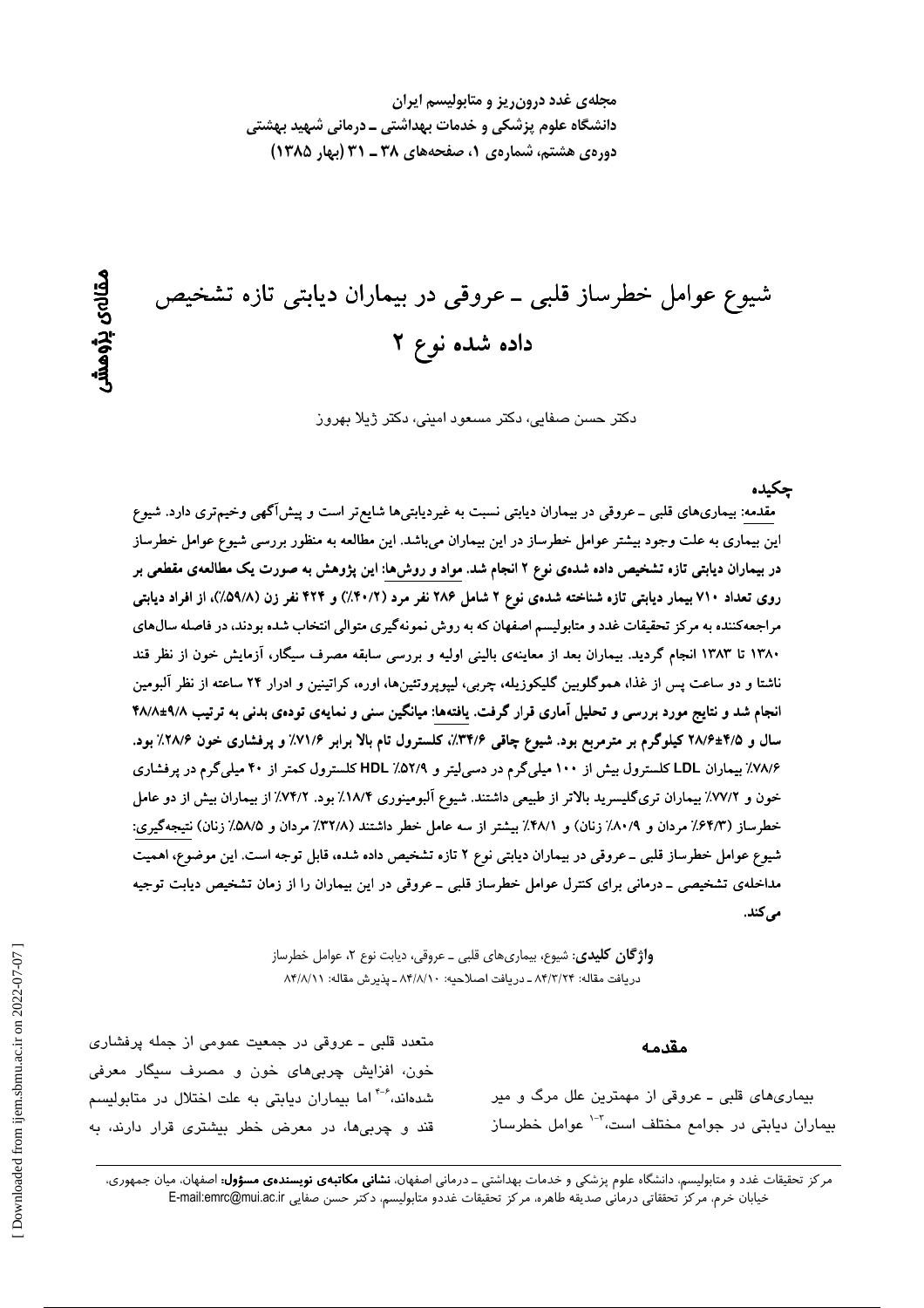طوری که شیوع عوارض قلبی ـ عروقی در آنها تا چهار برابر افراد غیر دیابتی گزارش شده است. همچنین ابتلا به عوارض قلبي ـ عروقي در بيماران ديابتي در سنين پايينتري اتفاق میافتد و پیشآگهی بدتری نیز نسبت به غیر دیابتیها دار ند. ^^

اگر چه مدت ابتلا به دیابت یکی از عوامل مؤثر در بروز این عوارض است، در بیماران تازه تشخیص داده شدهی نوع ۲ نیز دیگر عوامل خطرساز قلبی ـ عروقی بیش از افراد غیر دیابتی گزارش شده است.<sup>۱۱-۹</sup> در ایران مطالعه انجام شده در دیابتیهای تازه تشخیص داده شده بسیار اندک است و اغلب بررسیها، در دیابتیهای شناخته شده انجام شده است.<sup>۱۴–۱۲</sup> در مطالعهی عزیزی و همکاران، شیوع چاقی و پرفشاری خون در بیماران دیابتی جدید در جمعیت شهری تهران گزارش شد است.<sup>۱۵</sup> از آنجا که عوامل خطرساز، نقش پیشآگهی دارند و در تعیین راهکار برنامههای پیشگیری اوليه و ثانويهى بيمارى هاى قلبى ـ عروقى مورد توجه می باشند، شناخت وکنترل آنها در بیماران دیابتی ضرورت بیشتری دارد. در این مطالعه شیوع عوامل خطرساز قلبی ـ عروقی در بیماران دیابتی نوع ۲ تازه تشخیص داده شده در مرکز تحقیقات غدد و متابولیسم اصفهان مورد بررسی قرار گر فته است.

مواد و روشها

این مطالعه به صورت مقطعی بر روی ۷۱۰ بیمار دیابتی نوع ۲ تازه تشخیص داده شده مراجعه کننده به مرکز تحقیقات غدد و متابولیسم اصفهان ـ که به روش نمونهگیری متوالی انتخاب شده بودند ـ انجام شد. برای تشخیص دیابت از معیارهای WHO استفاده شد. بیمارانی به عنوان دیابت تازه تشخیص داده شده در نظر گرفته شدند که از شروع بیماری آنها کمتر از یکسال گذشته بود. از بیماران پس از ثبت مشخصات، زمان تشخیص بیماری، سوابق بیماریهای قبلی، و استعمال دخانیات معاینات اولیه شامل اندازهگیری وزن، قد و فشارخون انجام شد. وزن و قد با سبکترین لباس ممکن و بدون کفش اندازهگیری شد. نمایهی تودهی بدنی<sup>:</sup> از تقسیم وزن (کیلوگرم) به مجذور قد (متر) محاسبه گردید. جهت ارزیابی وضعیت چاقی، نمایهی تودهی بدنی تا

٢۴/٩ کیلوگرم بر متر مربع طبیعی، بین ٢٩/٩–٢۵، اضافه وزن، و برابر یا بیشتر از ۳۰ به عنوان چاقی در نظر گرفته شد." فشارخون بیماران در وضعیت نشسته از بازوی راست بعد از ۱۵ دقیقه استراحت با یک دستگاه فشارسنج جیوهای استاندارد اندازهگیری شد و متوسط دوبار اندازهگیری به فاصلهی پنج دقیقه استراحت به عنوان فشار خون بیمار ثبت شد. برای تعیین پرفشاری خون از معیار هفتمین گزارش  $\mathrm{NC}^\mathrm{i}$  استفاده شد و درجهی ۱ و ۲ (فشارخون سیستولی مساوی یا بالاتر از ۱۴۰ میلی متر جیوه یا دیاستولی مساوی یا بالاتر از ۹۰ میلی متر جیوه) به عنوان پرفشاری خون در نظر گرفته شد. همچنین بیمارانی که به علت سابقهی پرفشاری خون تحت درمان داروهای پایین آورندهی فشار خون بودند، جزء افراد با پرفشاری خون محسوب شدند. از تمام بیمارا ن بعد از حد اقل ده ساعت ناشتا بودن، خونگیری جهت آزمایش انجام شد. اندازهگیری قند خون به روش گلوکز اکسیداز، کلسترول تام و تریگلیسرید و HDL-c با استفاده از کیتهای پارس آزمون و chem enzyme انجام گرفت. اندازهگیری LDL-c با استفاده از فرمول فریدوالد (در صورتی که تریگلیسرید کمتر از ۴۰۰ میلیگرم در دسی لیتر بود) محاسبه گردید.^`

LDLc=TG-HDLc-Tc

معیارهای NCEP" و ATP3" برای طبقهبندی سطوح مختلف چربی های خون مورد استفاده قرار گرفت و برای کلسترولتام، تریگلیسرید، LDL-c به ترتیب مقادیر کمتر از ۲۰۰،۱۵۰ و ۱۰۰ و برای HDL-c بیشتر از ۶۰ میلی گرم در دسهایتر، به عنوان میزان طبیعی در نظر گرفته شد.<sup>۱۹</sup> برای تعیین شدت سطح خطر هیپرلیپیدمی مقادیر ۲۲۹–۲۰۰ میلیگرم در دسیلیتر برای کلسترول تام، ۳۹۹-۱۵۰، برای تریگلیسرید، ۱۲۹-۱۰۰ برای LDL-c کلسترول و ۵۹-۴۰ میلیگرم درصد برای HDL-c به عنوان عامل خطرساز متوسط (مرزی) و مقادیر بالاتر یا مساوی ۲۳۰،۴۰۰، ۱۳۰ و کمتر از ۴۰ به ترتیب برای موارد ذکر شده در بالا، به عنوان عامل خطر بالا در نظر گرفته شد.<sup>۲۰</sup>

اندازەگىرى ھموگلوبىن گليكوزىلە (HbA<sub>l</sub>c) با روش کروماتوگرافی تعویض یون<sup>7</sup> با استفاده از دستگاه DSS

ii- (7thJNC) Serven report of the joint national committee

iii- National chlesterol education program

iv-Adult treatment panel III

v - Union exchange chromatography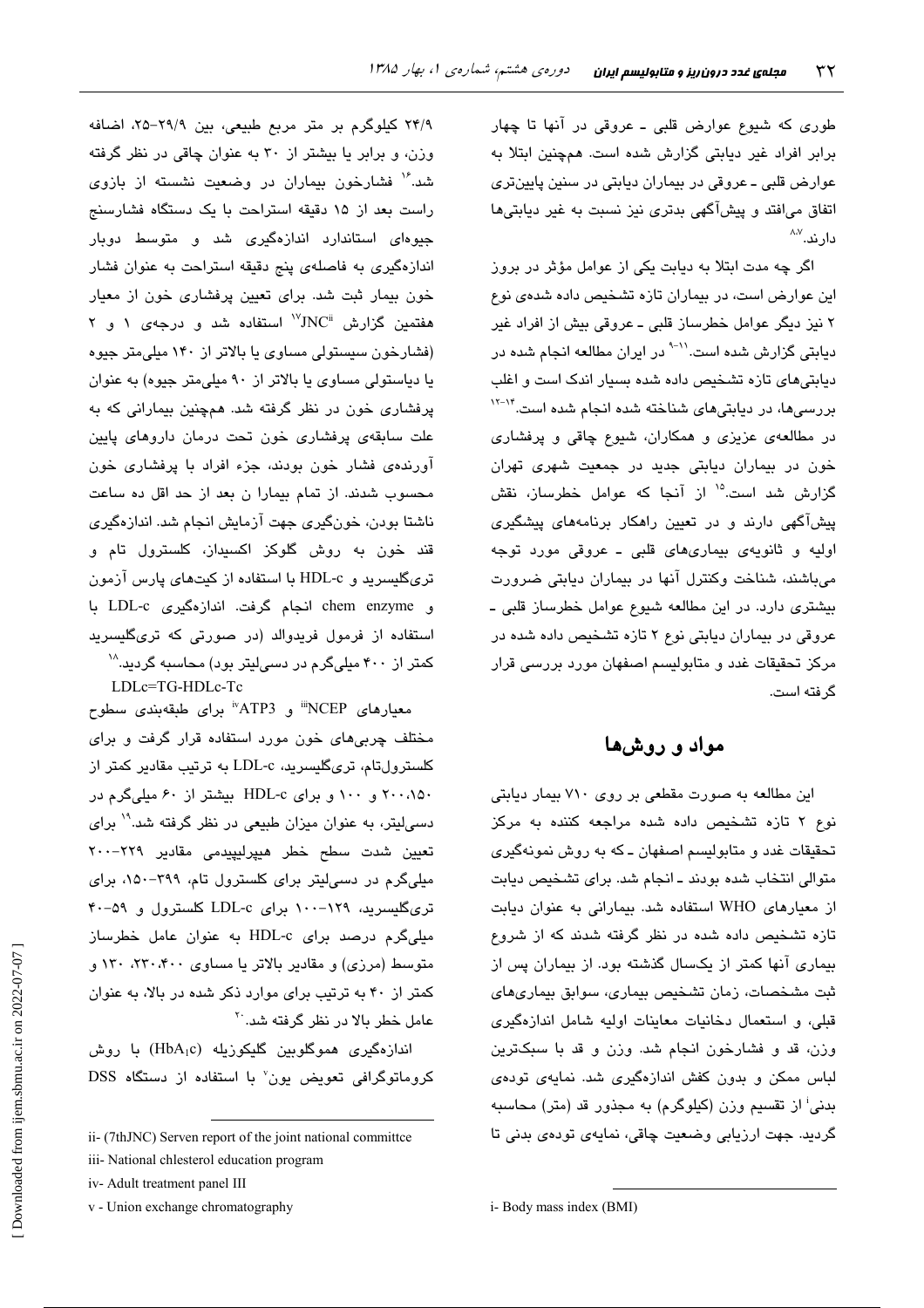صورت گرفت. اندازهگیری آلبومین ادرار ۲۴ ساعته، با دستگاه Clintek۱۵۰ و با استفاده از کیت Combi-screer انجام شد. در صورتی نمونهی ادرار از نظر آلبومینوری بررسی میشد که شواهدی از عفونت و هماچوری در آنالیز ادراری وجود نداشت و وزن مخصوص بالاتر از ۱۰۱۵ بود. در صورت وجود آلبومین بیشتر از ۳۰ میلیگرم در ادرار ۲۴ ساعته یک نمونهی دیگر حداقل دو ماه بعد تهیه و در صورت بالا بودن آلبومین از مقدار فوق در هر دو نمونه ادرار ٢۴ ساعته، آلبومینوری ثابت می شد. آلبومین ادرار ٢۴ ساعتهی کمتر از ۳۰ میلیگرم طبیعی، از ۳۰ تا ۳۰۰ میلیگرم میکروآلبومینوری و بیشتر از ۳۰۰ میلیگرم ماکروآلبومینوری (یا پروتئینوری آشکار) تلقی گردید.'' نحوه سيگار كشيدن با توجه به دستور العملهاى WHO تعریف شد. در این مطالعه منظور از افراد سیگاری بیمارانی بودند که به طور منظم حداقل یک نخ سیگار در روز میکشیدند (سیگار*ی* روزانه).<sup>۲۲</sup>

برای نمایش دادهها از میانگین به همراه انحراف معیار استفاده شد. برای مقایسهی دادهها در دو چنس از آزمون t برای متغیرهای کمی و از آزمون مجذور خی برای دادههای كيفى استفاده شد. دادهها از طريق نرمافزار SPSS مورد تجزیه و تحلیل قرار گرفتند و p<٠/٠۵ معنیدار تلقی گردید.

## بافتهها

از تعداد ۳۰۶۵ نفر بیمار دیابتی مراجعه کننده به مرکز تحقیقات غدد و متابولیسم اصفهان در فاصلهی سالهای ١٣٨٠ تا پايان ١٣٨٣ تعداد ٧١٠ نفر بيمار ديابت آنها تازه تشخیص داده شده بود که ۲۸۶ نفر (۴۰/۲٪) مرد و ۴۲۴ نفر (۵۹/۸٪) زن بودند. میانگین سن بیماران ۴۸/۸±۹/۸ سال و متوسط ابتلا به دیابت ۶/۸±۴/۵ ماه بود. میانگین نمایهی توده یبدنی ۴/۵±۲۸/۶ (کیلوگرم بر متر مربع) میانگین فشارخون سیستولی ۰۱۲۸/۸±۱۶/۲ فشارخون دیاستولی ۷۳/۴±۱۳/۴ میلی متر جیوه، HbA<sub>1</sub>c برابر ۲/۳±۰٫۹/۵٪، کلسترول تام ۲۵/۸±۲۹/۴+۵۲، HDL-c ۰۱۲۸/۸±۲۵/۵ LDL-c ۴۲/۸±۹/۲ و تریگلیسرید ۲۴۸/۸±۱۴۳/۶ میلیگرم درصد بود. میانگین نمایهی تودهی بدنی، کلسترول تام، لیپویروتئینها و فشارخون در زنان بیشتر از مردان و ميانگين سن، قند خون ناشتا و دو ساعت پس از غذا و هموگلوبین گلیکوزیله در مردان بیشتر از زنان و این تفاوت از نظر آماری معنیدار بود. میانگین تریگلیسرید در دو جنس تفاوت معنى دار نداشت (جدول ١).

|                                    | مرد (۲۸۶ نفر)                                           | زن (۴۲۴ نفر)            | p                    |
|------------------------------------|---------------------------------------------------------|-------------------------|----------------------|
| سن (سال)                           | $49/9 \pm 9/4$                                          | $Y\Lambda \pm \gamma/V$ | $\cdot/\cdot$        |
| $(Kg/m^2)$ نمایهی تودهی بدنی       | $\Upsilon V/\Upsilon \pm \Upsilon/\Lambda$              | $Y9/\Delta \pm Y/V$     | $\cdot/\cdot\cdot$   |
| قند خون ناشتا (mg/dL)              | $199\pm 5.75$                                           | <b>IAY/T±QV/V</b>       | $\cdot/\cdot$        |
| قند خون ٢ ساعته بعد از غذا (mg/dL) | <b>YFA/Y±VV/V</b>                                       | $YYY \pm VY/Y$          | $\cdot/\cdot\cdot$   |
| $(\lambda)$ HbA1c                  | $9/\Lambda V \pm 7/\Upsilon$                            | $9/7V \pm 7/7$          | $\cdot/\cdot \wedge$ |
| كلسترول تام (mg/dL)                | $Y19/V \pm 50/\Omega$                                   | <b>TTQ/A±FA/۶</b>       | $\cdot/\cdot\cdot$   |
| LDL کلسترول(mg/dL)                 | $171/0 \pm 77/0$                                        | $YY'Y^{\pm}Y^{\infty}$  | $\cdot/\cdot\cdot$ ۳ |
| HDL کلسترول (mg/dL)                | $\mathfrak{r}\cdot/\mathfrak{r}\pm\Lambda/\mathfrak{q}$ | f(f)                    | $\cdot/\cdot\cdot$   |
| ترىگليسريد (mg/dL)                 | <b>TOV/A±1VY/F</b>                                      | $YYY/Y\pm 100/Y$        | <b>NS</b>            |
| فشارخون سيستوليک (mmHg)            | $\frac{1}{\sqrt{2}}$                                    | $YQ/T\pm VP/V$          | $\cdot/\cdot\cdot$ ۴ |
| فشارخون دياستوليک (mmHg)           | $V1/F\pm17/9$                                           | $Vf/F\pm Vf/V$          | $\cdot/\cdot\cdot$ ۲ |

جدول ۱ـ میانگین و انحراف معیار سنجشهای کمی مورد مطالعه در بیماران دیابتی نوع ۲ تازه تشخیص داده شده به تفکیک جنس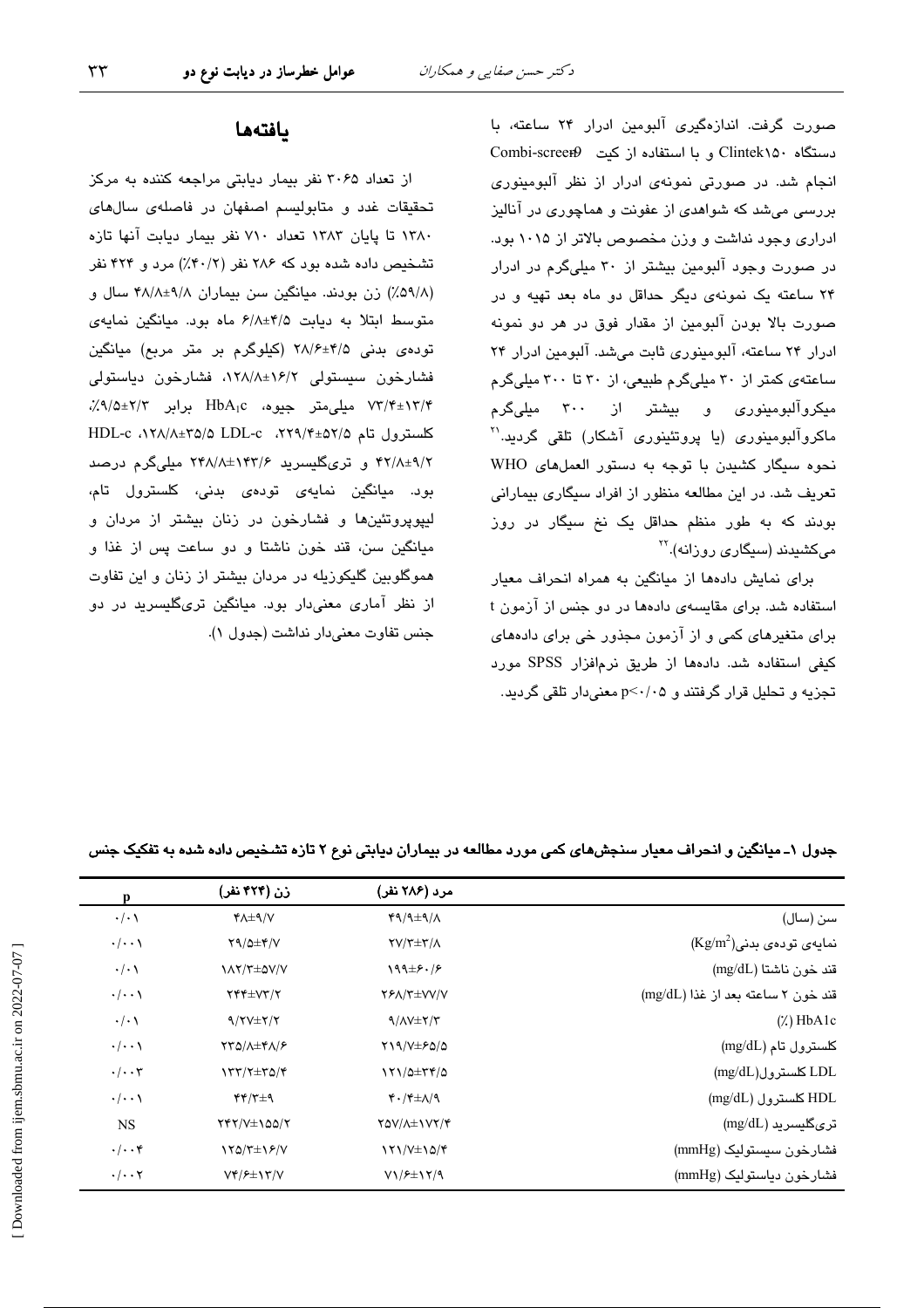| $(mg/dL)$ ترىگليسيريد   |                          | HDL-c 9mg/dL)                     |                                      | $LDL-c$ (mg/dL)                 |                               | $\left(\text{mg/dL}\right)$ کلسترول تام |                        |                           |  |
|-------------------------|--------------------------|-----------------------------------|--------------------------------------|---------------------------------|-------------------------------|-----------------------------------------|------------------------|---------------------------|--|
| $\geq$ ۴                | $10 - 79$                | $\geq r$ .                        | $4. -09$                             | $\geq$ 1۳.                      | $\cdots -$ 129                | $\geq$ rr.                              | $Y - -YY9$             | گروهها <i>ی</i> سنی (سال) |  |
|                         |                          |                                   |                                      |                                 |                               |                                         |                        | مردان                     |  |
| $\mathbf{f}/\mathbf{f}$ | VY/Y                     | 55/1                              | $\tau\gamma/\epsilon$                | $\mathbf{r} \cdot / \mathbf{r}$ | $\Upsilon \setminus \Upsilon$ | $\mathbf{r} \cdot \mathbf{r}$           | $V/\mathcal{F}$        | $<$ ۴.                    |  |
| Y/V                     | VT/1                     | $\Delta \Lambda/\Lambda$          | $\Upsilon V/V$                       | $\mathbf{Y}\wedge/\mathbf{P}$   | $\mathbf{Y}$ $\mathbf{F}$     | YQ/Y                                    | $Y$ $5$ / $Y$          | $4 - 64$                  |  |
| $9/\tau$                | $V \cdot / 9$            | 55/7                              | $\tau\tau/\nu$                       | $\mathbf{r} \cdot / \mathbf{r}$ | $\tau \tau / \nu$             | ۴۴                                      | Y5/5                   | $\Delta - \Delta$ 9       |  |
| 5/9                     | $\Delta \cdot / \Delta$  | $\Delta$ 1/9                      | $\Upsilon V / 9$                     | ۴۱/۶                            | $\tau\tau/\vartriangle$       | $\tau$ ۴/۵                              | $1/\sqrt{9}$           | $8. - 89$                 |  |
| $5/\tau$                | 59/1                     | ۶٠                                | $\mathbf{Y} \mathbf{F} / \mathbf{Y}$ | $\Upsilon/\Upsilon$             | $\tau\tau/\tau$               | 4.1                                     | $\tau\tau/\epsilon$    | مجموع                     |  |
|                         |                          |                                   |                                      |                                 |                               |                                         |                        | زنان                      |  |
| $\Delta/\Upsilon$       | 50/7                     | $\mathbf{Y}$ $\mathbf{F}$         | $\Delta \mathcal{F}/\mathcal{F}$     | $fV/\tau$                       | $Y \Upsilon / \Upsilon$       | YY/Y                                    | $\mathsf{Y}\mathsf{V}$ | $<$ ۴.                    |  |
| 5/5                     | $V\mathbf{Y}/\mathbf{P}$ | $\Upsilon \sim \Upsilon$          | $\Delta V/\Delta$                    | 5.17                            | YY/Y                          | $\Delta \Delta / \Upsilon$              | YY/Y                   | $4. -49$                  |  |
| $V/\Upsilon$            | $V\Upsilon/\Upsilon$     | $\Upsilon\Lambda/\Upsilon$        | ۶۰                                   | 54/0                            | 19/2                          | ۶۰                                      | $\lambda/\lambda$      | $\Delta - \Delta$ ۹       |  |
| $\backslash \cdot$ /۶   | ۶٠                       | ۴۶/۸                              | $Y\Lambda$                           | $\Delta \frac{1}{\Delta}$       | <b>YV/V</b>                   | $\Delta$ 9/ $\epsilon$                  | $\tau\tau/\tau$        | $8. - 89$                 |  |
| $\mathcal{F}/\Lambda$   | $V \cdot / Y$            | $\mathbf{r}\mathbf{a}/\mathbf{r}$ | ۵٧                                   | $\Delta \frac{1}{1}$            | $\mathbf{r} \cdot \mathbf{a}$ | $\Delta f/\lambda$                      | YY/Y                   | مجموع                     |  |

جدول ۲– شپوع شدت هیپرلیپیدمی در جمعیت بیماران دیابتی تیپ ۲ تازه تشحیص داده شده مورد مطالعه بر حسب سن و جنس

LDL-c: Low density lipoprotein cholesterol; HDL-c: High density lipoprotein cholesterol

شىيوع ھىيپركلسىترولمى ٧١/۶ ٪ و LDL-c بالا ٧٨/۶٪ و در زنان بالاتر از مردان بود. هیپرتری گلیسریدمی در ۷۷/۲٪ موارد وجود داشت اما تفاوتی بین دو جنس مشاهده نشد. شيوع افزايش چربي،هاي خون بر اساس شدت خطر و به تفکیک جنس در جدول ٢ آمده است. ٨٠/٣٪ بیماران اضافه وزن داشتند یا چاق بودند و شیوع آنها در زنان بیشتر از مردان بود (جدول ۳).

جدول ۳– نمایهی تودهی بدنی (کیلوگرم بر متر مربع) در<br>بیماران دیابتی نوع ۲ تازه تشـخیص داده شده

|       | $(Kg/m^2)$ نمایەی تودەی بدنی      |                         |                        |  |  |
|-------|-----------------------------------|-------------------------|------------------------|--|--|
|       | ۲۵>                               | 20-29/9                 | $\geq r$ .             |  |  |
| مرد   | $(Y^*), Y^* \circ \wedge$         | $(10.7)$ % $(10.7)$     | $(51)$ $\frac{1}{11}$  |  |  |
| ذن    | $(FF)(\lambda)$                   | $(1Vf)$ $\chi$ $f1$     | $(1\lambda f)/f\tau/f$ |  |  |
| مجموع | $(Y^{\epsilon})$ / $X^{\epsilon}$ | $(779)$ $\chi$ $6/\chi$ | $(YY0)$ / $YY/F$       |  |  |

میانگین فشارخون سیستولی ۱۶/۲±۱۲۳/۵ میلی متر جیوه و فشارخون دیاستولی ۱۳/۳±۷۳/۱ میلی متر جیوه بود. شیوع پرفشاری خون در زنان بیشتر از مردان بود (جدول ۴).

جدول۴– شیوع درجات مختلف پرفشار خون ٌ در بیماران دیابتی نوع ۲ تازه تشخیص داده شده به تفکیک جنس

|                                | فشارخون |                 |                                    |            |  |  |
|--------------------------------|---------|-----------------|------------------------------------|------------|--|--|
|                                | طبيعى   | بالاتر از طبیعی | درجه ۱                             | درجه ۲     |  |  |
| مر د                           | 2.07/1  | 7.800           | 7.15/1                             | ۰⁄.٨       |  |  |
| ذن                             | 7.79/8  | 7.7V/f          | 7.55/7                             | $2\lambda$ |  |  |
| مجموع                          | 255/1   | 7.598           | $\frac{1}{2}$ $\frac{1}{\sqrt{2}}$ | 7.9/9      |  |  |
| $JNC-7$ بر اساس معیار ها ی $*$ |         |                 |                                    |            |  |  |

۱۸/۴٪ میکروآلبومینوری و ۱/۸٪ ماکروآلبومینوری یا پروتئینوری آشکار داشتند که در هر دو مورد در مردان شایع تر از زنان بود (جدول۵). ۸/۴٪ بیماران سیگاری بودند (١٣/٥٪ مردان و ٣/٢٪ زنان).

در کل، ۷۴/۲٪ بیماران بیشتر از دو عامل خطرساز (۸۰/۹٪ زنان و ۶۴/۲٪ مردان) و ۴۸/۱٪ بیشتر از سه عامل خطرساز قلبي ـ عروقي داشتند (۵۸/۵٪ زنان و ۳۲/۸٪ مردان) و تنها ٢/٣٪ فاقد عامل خطرساز قلبي ــ عروقي بودند.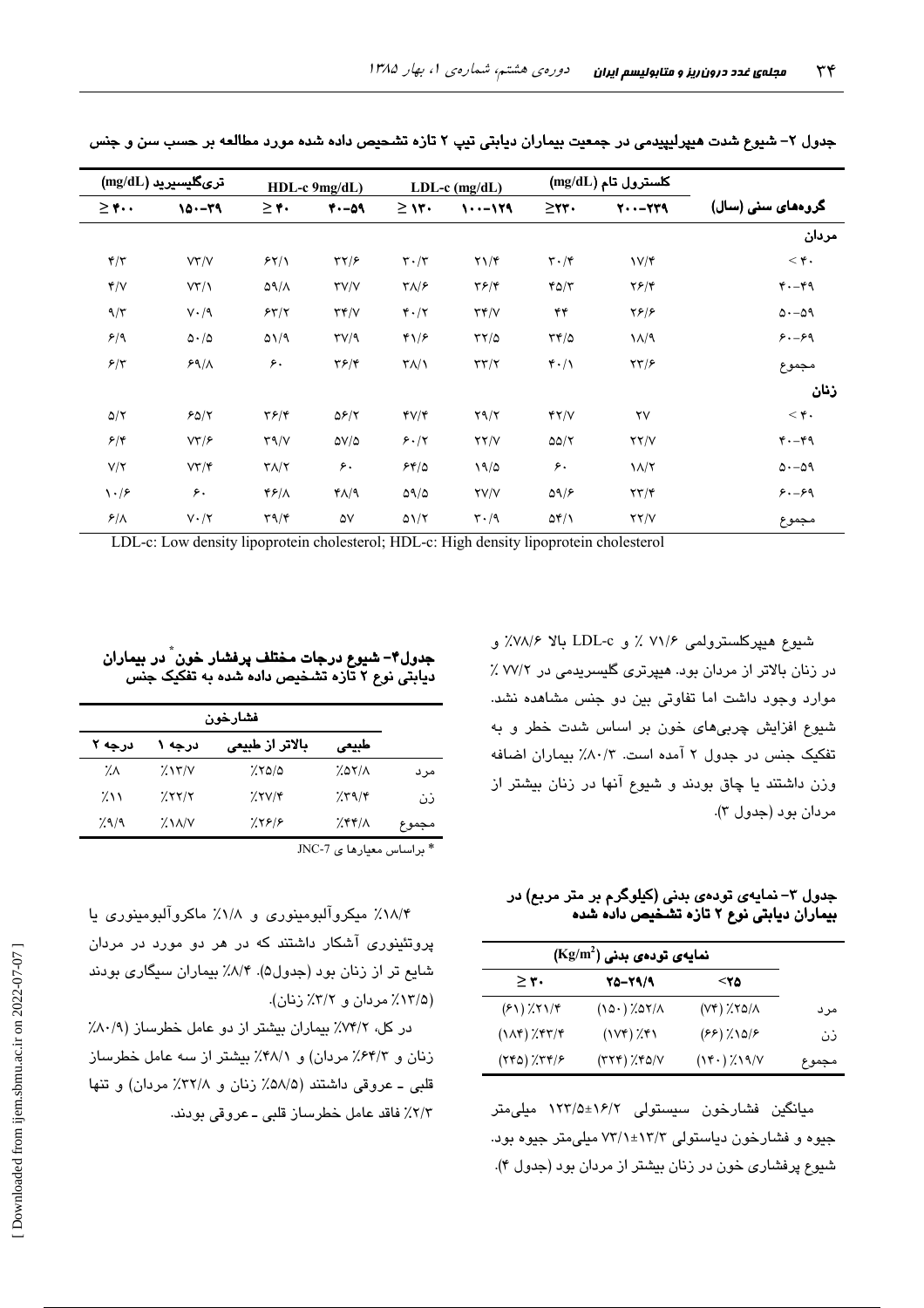| گروہ سنی (سال)                | تعداد      | پرفشاری خون (mm/Hg)          | اضافه وزن ٌ                  | چاقی <sup>†</sup>                       | آلبومينوري <sup>‡</sup> |
|-------------------------------|------------|------------------------------|------------------------------|-----------------------------------------|-------------------------|
| مردان                         |            |                              |                              |                                         |                         |
| $<$ ۴.                        | ۴۶         | 9/0                          | $\Delta Y/Y$                 | $\Upsilon \gamma / \Upsilon$            | $V/\mathfrak{r}$        |
| $r_{1-\Delta}$ .              | ۱۰۶        | $\mathcal{N}$                | $\Delta V/\Delta$            | $YF/\Delta$                             | $Y\Delta/\Delta$        |
| $\Delta - 5$                  | ٧۵         | $\mathbf{r}\cdot/\mathbf{v}$ | $\Delta \cdot /\mathcal{F}$  | $\gamma f/\lambda$                      | $\frac{1}{2}$           |
| $>\epsilon$ .                 | ۵۸         | $\Gamma$ 9/1                 | 45/0                         | $\lambda$                               | $\tau\tau/\nu$          |
| مجموع                         | ۲۸۶        | $Y\setminus V$               | $\Delta \Upsilon/\Lambda$    | $\Upsilon \Upsilon$                     | $Y\Delta/\Lambda$       |
| زنان                          |            |                              |                              |                                         |                         |
| $<$ ۴.                        | ۹۶         | ۲۴                           | $\tau\tau/\tau$              | $\Upsilon \Lambda / \Lambda$            | $11/\mathfrak{r}$       |
| $r_{1-\Delta}$ .              | $\sqrt{1}$ | $\tau\tau/\tau$              | $Y\lambda/\lambda$           | ۴۴                                      | 117                     |
| $\Delta$ $\rightarrow$ $\sim$ | $\cdot$ 9  | $49/\lambda$                 | YV/V                         | $\Delta \frac{1}{\Delta}$               | $\gamma$                |
| $>\epsilon$ .                 | ۴V         | ۵١                           | $\mathbf{Y}\wedge\mathbf{Y}$ | $\tau\tau/\tau$                         | YQQ                     |
| مجموع                         | ۴۲۴        | $\tau\tau/\tau$              | ۴۱                           | $\mathfrak{r}\mathfrak{r}/\mathfrak{r}$ | 17/9                    |
|                               |            |                              |                              |                                         |                         |

جدول ۵– شيوع شدت هيپرليپيدمي در جمعيت بيماران ديابتي تيپ ۲ تازه تشخيص داده شده مورد مطالعه بر حسب سن و جنس

\* نمایهی تودهی بدنی ۲۵ تا ۲۹/۹ کیلوگرم بر مترمربع؛ † نمایهی تودهی بدنی بیشتر از ۳۰ کیلوگرم بر متر مربع؛ ‡ آلبومین بیشتر از ۳۰ میلیگرم در ادرار ۲۴ ساعته

#### بحث

نتایج این مطالعه نشان میدهد که در بیش از سه چهارم بیماران دیابتی نوع ۲ تازه تشخیص داده شده، سطح چربی و ليپوپروتئينهاى خون بالاتر از حد طبيعى است. همچنين در این بیماران شیوع پرفشاری خون ۲۸/۶٪ و آلبومینوری ۱۸/۴٪ بود. در مجموع نزدیک به ۷۰٪ بیماران بیش از دو عامل خطر و حدود نیمی از آنها بیشتر از سه عامل خطرساز قلبي ـ عروقي داشتند.

عوامل خطرساز قلبی ـ عروقی در بیماران تازه تشخیص داده شده نسبت به جمعیت عمومی شیوع بیشتری داشت. در بیان مقایسه، شیوع عوامل خطرساز قلبی ـ عروقی درجمعیت عمومی شهر تهران (سنین ۶۴–۲۹ سال) که توسط دکتر عزیزی و همکاران<sup>۲۲</sup> گزارش شده، کلسترول تام در ۳۱٪ و LDL-c در ٢٧٪ افراد در حد خطر متوسط و ٢٧٪ و ٢٣٪ به ترتیب در حد خطر بالا بوده است. میانگین تریگلیسرید و HDL-c به ترتیب ۱۹۰ و ۴۵ میلیگرم درصد بوده است. مقایسه ی نتایج مطالعهی فوقالذکر با مطالعهی ما در بیماران دیابتی تازه شناخته شده نشان میدهد که شیوع هیپرلیپیدمی در دیابتی ها نسبت به جمعیت عمومی بسیار بالاتر است. در مطالعهای که توسط ویروشوریا و همکاران در سریلانکا بر روی بیماران دیابتی تازه تشخیص داده شده انجام گرفته،<sup>۲۴</sup>

هیپرکلسترولمی ۱۱٪، LDL-c بالا ۱۲٪ گزارش شده است که در مقایسه با مطالعهی ما شیوع کمتری دارد، البته سن بیماران آنها کمتر بوده است (۴۲/۲±۶/۲ سال). به نظر میرسد شیوع اندک هیپرلیپیدمی در این کشور، در ارتباط با رژيم غذايي و اعتقاد مذهبي آنها در عدم مصرف گوشت باشد. در مطالعهای که توسط کاتلینیو و همکاران در فرانسه بر روی بیماران دیابتی نوع ۲ تازه تشخیص داده شده انجام شده، <sup>۲۵</sup> هیپرکلسترولمی در ۴۴/۶٪ بیماران با میانگین mg/dL ۴۴±۲۲۸ گزارش شده است. در این مطالعه ۲۹/۶٪ میکروآلبومینوری و ۳۸/۸٪ فشار خون داشتهاند. میانگین نمایهی تودهی بدنی در این بیماران ۲۸/۵±۲۸/۵ بوده است.

در مطالعهی UKPDS سطح لیپیدهای خون در بیماران دیابتی نوع ۲ تازه تشخیص داده شده به این صورت گزارش شده است<sup>۲۷</sup> که به ترتیب در زنان و مردان کلسترول تام ۲۲۳/۳±۴۶/۲ و ۲/۱۲/۸±۴۲/۵ LDL-c ۲۱۱/۸±۴۲/۲ و mg/dL ۱۳۹/۳±۴۷/۶ بوده است. میزان HDL-c در این جمعیت mg/dL ۴۰/۳±۸/۴ دود که در زنان نسبت به مردان بالاتر محاسبه شد. سطح تریگلیسرید در دو جنس تفاوتی نداشته است.<sup>۹</sup> نتایج مطالعهی ما به دو مطالعهی فوق نزدیکتر است. در رابطه یا تفاوت نتایج به دست آمده در

i- UK Prospective diabetics study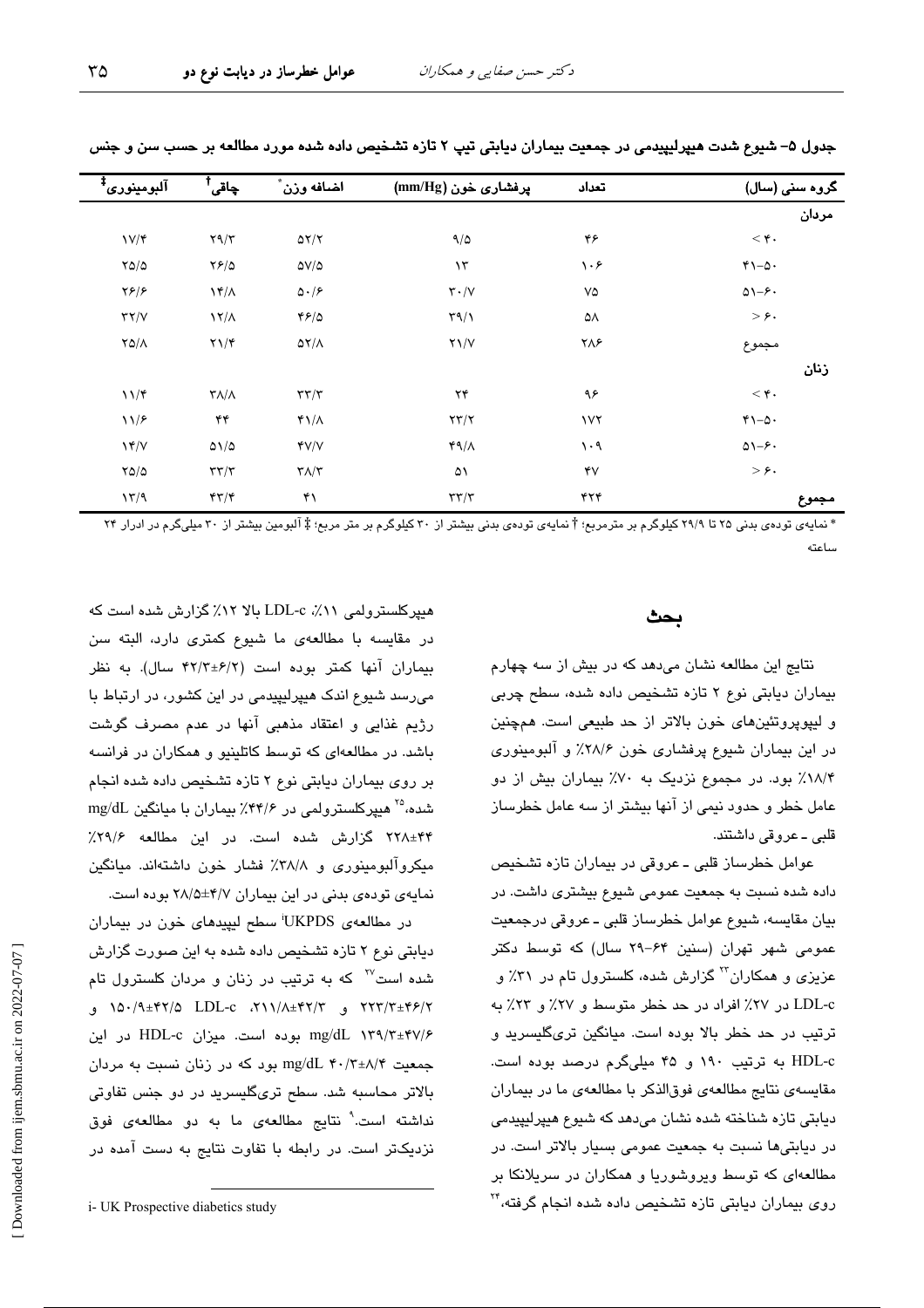کشورهای مختلف، عوامل ژنتیک، نوع رژیم و عادات غذایی، نحوهی فعالیت و عوامل فرهنگی ـ اقتصادی میتواند دخالت داشته باشد. چاقی و اضافه وزن از عوامل خطرساز دیگر است که شیوع بسیار بالایی در بیماران مورد مطالعهی ما داشت. در مطالعهی عزیزی و همکاران،<sup>۱۵</sup> دربیماران دیابتی جدید*ی* که در جمعیت شهری تهران با ازمایش تحمل گلوکز شناسایی شده بودند، شیوع افزایش وزن و چاقی به ترتیب ۴۴٪ و ۴۵٪ گزارش گردیده است. این نتایج به مطالعهی ما نزدیک است. بررسیهای انجام شده در کشورهای غربی شیوع چاقی را بیشتر از مطالعهی ما گزارش نموده است. در مطالعهی UKPDS11، <sup>۲۶</sup> میانگین نمایهی تودهی بدنی در بیماران دیابتی تازه تشخیص داده شده نوع ۲ برابر ۰/۱±۶/۲ کیلوگرم بر متر مربع بوده است. مطالعهی دیگری که توسط <sup>۷۷</sup>ï (UKPDS 12) انجام شده سه گروه نژادی سفید، آسیایی و افریقایی در افراد دیابتی تازه تشخیص داده شده، از نظر چاقی مقایسه شدهاند. میانگین نمایهی تودهی بدنی به ترتیب ۲۹/۳، ۲۷/۷ و ۲۷/۹ کیلوگرم بر متر مربع بوده است. نمایهی تودهی بدنی در مطالعهی کاتلینیو<sup>۲۵ ۲</sup>۸/۵±۴/۷ و در مطالعهای در هلند ۵/۲±۲۹/۸ کیلوگرم بر متر مربع بوده است<sup>۳۸</sup> و بیماران دیابتی تازه تشخیص داده شده سریلانکایی<sup>۲۸</sup> در ۱۶٪ موارد چاق بودهاند. در مقایسه، شیوع چاقی در بیماران مورد مطالعهی ما نسبت به کشورهای غربی کمتر و از بیماران اسیایی بیشتر است میباشند. شیوع پرفشاری خون در بیماران مورد بررسی ما نسبت به جمعیت عمومی اصفهان بیشتر است. شیوع پرفشاری خون، در جمعیت عمومی اصفهان توسط صراف(ادهگان و همکاران<sup>۲۹</sup> برابر ۱۸٪ و در جمعیت بزرگسال تهران (سن ۶۹–۲۰) به میزان ۲۲٪ توسط عزیزی و همکاران گزارش شده است<sup>۲۰</sup> که در مقایسه با دو مطالعهی بالا، شیوع پرفشاری خون در مطالعهی ما ازجمعیت عمومی بالاتر است.

در مقایسه با مطالعهها انجام شده بر روی بیماران دیابتی تازه تشخیص داده شده، شیوع پرفشاری خون در مطالعهی کنونی از کشورهای غربی کمتر و از کشورهای اسیایی بیشتر است. در مطالعهٔ ویروشوریا شیوع پرفشاری خون ۲۳٪، در بیماران فرانسوی ۳۸/۸٪، در مطالعهی HDS ۳۹٪ (۳۵٪ مردان، ۴۶٪ زنان) و در مطالعهی UKPDS 12

پرفشاری خون در نژاد اسیایی کمتر از نژاد سفید و افریقایی بوده است (فشارخون سیستولی به ترتیب ۱۳۹، ۱۴۵ و ۱۴۴ و فشارخون دیاستولی ۸۶، ۸۷ و ۸۹ میلیمتر جيو ه).

بیماریهای قلبی ــ عروقی در بیماران دچار نفروپاتی دیابتی شایعتر از افراد بدون نفروپاتی است. چادهوری و همکاران بیماران دیابتی تازه تشخیص داده شدهی نواحی جنوبی آسیا را با اروپا مقایسه کردهاند<sup>۳۱</sup> که شیوع در افراد اسیایی شایعتر از اروپاییها بوده است (۱۸/۱٪ در برابر ۷/۸٪). در مطالعهی انجام شده در سریلانکا ۲۹٪ نفروپاتی گزارش شده است و در مطالعهی کاتینیو و همکاران ۲۹/۶ نفروپاتی در بیماران فرانسوی از زمان تشخیص دیابت گزارش شده است. در مطالعه چنگ و همکاران بیماران دیابتی تایوانی در هنگام تشخیص ۱۲/۹٪ نفروپاتی داشتهاند. <sup>۲۲</sup> در مطالعهی ما ۰<br>۱۸/۴٪ میکروآلبومینوری و ۱۸/۸٪ ماکروآلبومینوری داشتهاند. احتمالاً شیوع متفاوت آلبومینوری در مناطق مختلف علاوه بر ديابت، با ساير عوامل همراه مانند نژاد و سن ابتلا، میزان شیوع و نجوهٔ کنترل، و درمان دیگر عوامل خطرساز چون پرفشاری خون و افزایش چربیهای خون در ار تباط است.

نکتهی قابل ذکر اینکه چون در این مطالعه تعدادی از بیماران مبتلا به پرفشاریخون بالا و هیپرلیپیدمی از دارو استفاده کردهاند، ممکن است مقادیر به دست آمده کمتر از میزان واقعی باشد و این مورد از محدودیتهای مطالعه محسوب میشود.

وجود درصد قابل ملاحظهی عوامل خطرساز قلبی ـ عروقی در بیماران دیابتی شناخته شدهٔ نوع ۲ در این مطالعه، اهمیت اقدامات پیشگیری اولیه را نشان میدهد. مطالعهها انجام شده اثرات رضايتبخش كنترل قند خون و ساير عوامل خطر ساز قلبی ــ عروقی را بر عوارض دیررس دیابت نشان داده است.<sup>۳--۳</sup> کنترل دیابت و تشخیص زود هنگام عوامل خطرساز و درمان آنها همراه با استفاده از راهکارهای مؤثر و عملی برای تغییر در شیوه*ی* زندگی به منظور کاهش عوامل خطرساز قلبی ــ عروقی باید از ملزومات برنامههای بهداشتی کشور باشد. برای تعیین اینکه چه عواملی سبب تفاوت در سطح لیپوپروتئینها در بیماران نسبت به سایر گروهای نژادی یا وابسته به جنس میشود، مطالعههای بیشتری نیاز است.

i- UK Prospective diabetics study 11

ii- UK Prospective diabetics study 12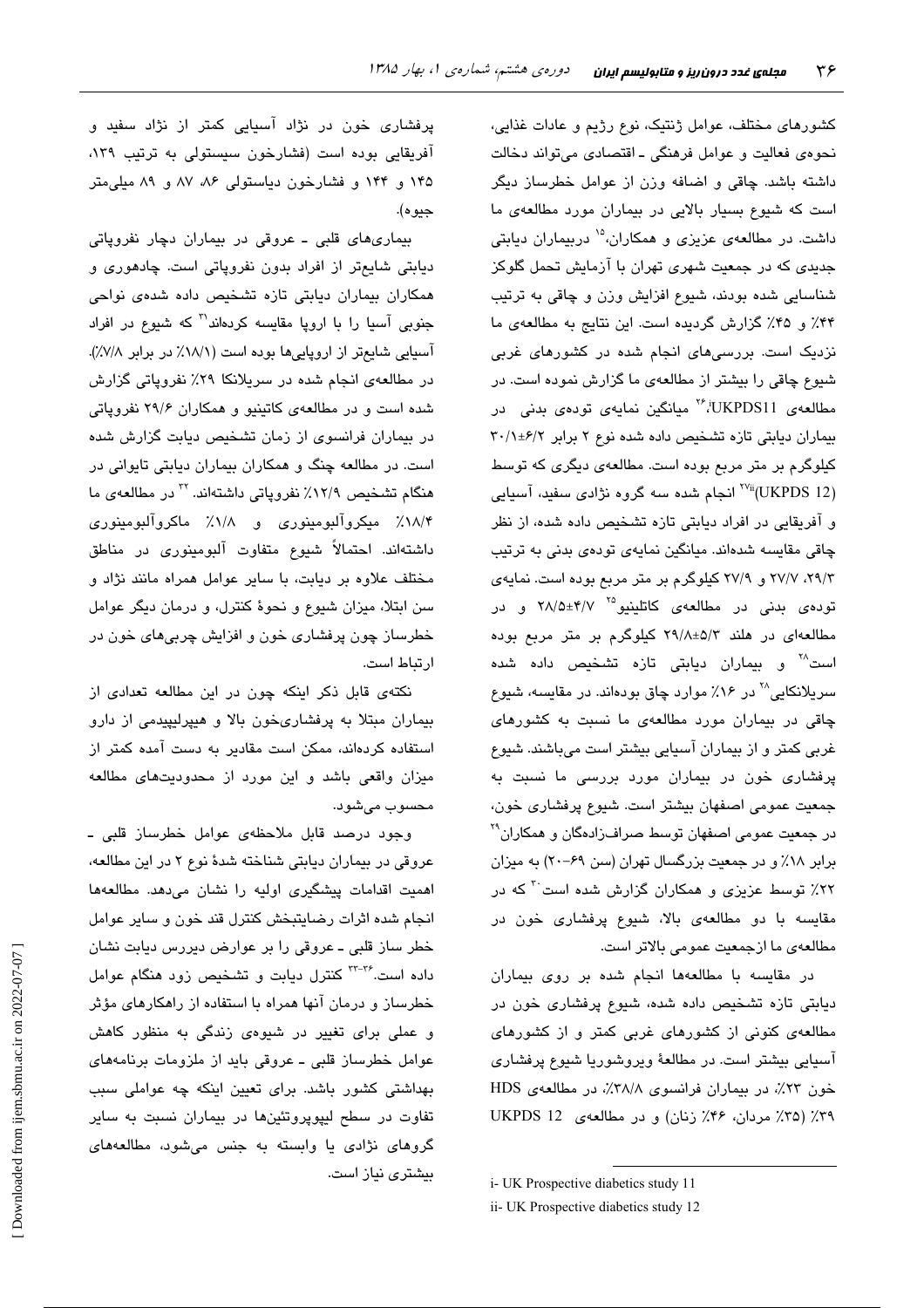فروغی فر به خاطر همکاری صمیمانه آنها در این تحقیق

تشکر و قدر دانی می نمایند.

### سیاسگزاری

نویسندگان مقاله از آقای مجید آبیار مسؤول کامپیوتر مرکز تحقیقات غدد و متابولیسم اصفهان و خانم مهری

#### **References**

- Garcia MJ, McNamara PM, Gordon T, Kannell WB. 1. Morbidity and mortality in diabetics in the Framingham population. Sixteen year follow-up. Diabetes 1974; 23: 105-111
- 2. Panzram G. Mortality and survival in type 2 (noninsulin-dependent) diabetes mellitus. Diabetologia 1987; 30: 123-131
- 3. Haffner SM, Lehto S, Ronnemaa T, Pyorala K, Laakso M. Mortality from coronary heart disease in subjects with type 2 diabetes and in nondiabetic subjects with and without prior myocardial infarction. N Engl J Med. 1998; 339: 229-234.
- $\overline{4}$ Khot UN, Khot MB, Bajzer CT, Sapp SK, Ohman EM, Brener SJ, et al. Prevalence of conventional risk factors in patients with coronary heart disease. JAMA 2003: 290: 898-904.
- 5. Howard G, Wagenknecht LE, Burke GL, Diez-Roux A, Evans GW, McGovern P, et al.Cigarette smoking and progression of atherosclerosis: The Atherosclerosis Risk in Communities (ARIC) Study. JAMA 1998; 279: 119-24
- 6. Frost PH, Davis BR, Burlando AJ, Curb JD, Guthrie GP, Isaacsohn JL, et al. Coronary heart disease risk factors in men and women aged 60 years and older: findings from the Systolic Hypertension in the Elderly Program. Circulation 1996; 94: 26-34.
- $7_{\scriptscriptstyle{\ddots}}$ Turner RC, Millns H, Neil HA, Stratton IM, Manley SE, Matthews DR, et al. Risk factors for coronary artery disease in non-insulin dependent diabetes mellitus: United Kingdom Prospective Diabetes Study (UKPDS: 23). BMJ 1998; 316: 823-8.
- Panzram G. Mortality and survival in type 2 (non- $\mathcal{R}$ insulin-dependent) diabetes mellitus. Diabetologia 1987; 30: 123-131
- $\mathbf{Q}$ U.K. Prospective Diabetes Study 27. Plasma lipids and lipoproteins at diagnosis of NIDDM by age and sex. Diabetes Care 1997; 20: 1683-7.
- 10. Hillier TA, Pedula KL. Characteristics of an adult population with newly diagnosed type 2 diabetes: the relation of obesity and age of onset. Diabetes Care 2001; 24: 1522-7.
- 11. Sewdarsen M, Vythilingum S, Jialal I, Kamdar MC. Coronary risk factors in newly diagnosed and previously diagnosed type 2 diabetic men with myocardial infarction. Diabetes Res Clin Pract 1991;  $11:169-76.$

١٢. عزیزی فریدون، نوایی لیدا. بررسی اختلالهای متابولیسم

ليپيدها، ڇاقي و فزوني فشار خون در بيماران ديابتي و مقایسهی آن با افراد سالم در روستاهای استان تهران. پژوهش در پزشکی ۱۳۷۹؛ سال ۲۴، شمارهی ۱، صفحات ۲۷ تا ۲۸.

- ١٣. شریفی فرانک، عزیزی فریدون. بررسی شیوع هیپرلیپیدمی، افزایش وزن، فشار خون بالا و میزان فعالیت بدنی در افراد دیابتی و IGT و مقایسهی آن با افراد سالم در روستاهای استان زنجان. پژوهش در پزشکی ۱۳۷۶، سال۲۱، شمارهی ۴، صفحات ۴۱ تا ۵۰
- ١٤. صفايي حسن، اميني مسعود. شيوع عوامل خطرزاي قلبي ـ عروقی در افراد دیابتی شناخته شدهی نوع۲ شهر اصفهان در سال ۱۳۸۱، دیابت و لیپید ایران، ۱۳۸۲؛ سال ۳، شمارهی ١، صفحات ٧١ تا ٧۶.
- ١٥. عزيزي فريدون، سعادت نويد، صالحي پيام، امامي حبيب. رابطهی عدم تحمل گلوکز، شاخصهای فشار خون، نمایهی تودهی بدنی و نسبت دور کمر به باسن در جمعیت شهری تهران (مطالعهی آیندهنگر قند و لیپید تهران). مجلهی غدد و درون ریز و متابولیسم ایران، ١٣٨٠: سال ٣، شمارهی ۴، صفحات ٢۴٧ تا ٢٥۶.
- 16. World Health Organ, Obesity: preventing and managing the global epidemic. Report of a WHO consultation. World Health Organ Tech Rep Ser 2000; 894: i-xii, 1-253.
- 17. Chobanian AV, Bakris GL, Black HR, Cushman WC, Green LA, Izzo JL Jr, et al; Joint National Committee on Prevention, Detection, Evaluation, and Treatment of High Blood Pressure. National Heart, Lung, and Blood Institute; National High Blood Pressure Education Program Coordinating Committee.Seventh report of the Joint National Committee on Prevention, Detection, Evaluation, and Treatment of High Blood Pressure. Hypertension 2003; 42: 1206-52.
- 18. Friedewald WT, Levy RI, Fredrickson DS. Estimation of the concentration of low-density lipoprotein cholesterol in plasma, without use of the preparative ultracentrifuge. Clin Chem 1972; 18: 499-502.
- 19. Expert Panel on Detection, Evaluation, and Treatment of High Blood Cholesterol in Adults. Executive Summary of The Third Report of The National Cholesterol Education Program (NCEP) Expert Panel on Detection, Evaluation, And Treatment of High Blood Cholesterol In Adults (Adult Treatment Panel III). JAMA 2001; 285: 2486-97.
- 20. American Diabetes Association: Clinical Practice Diabetes Care. Recommendations; 2003. 26. Supplement 1, S83-86.
- 21. Kashif W, Siddigi N, Dincer AP, Dincer HE, Hirsch S. Proteinuria: how to evaluate an important finding. Cleve Clin J Med 2003; 70: 535-7
- 22. Guideline for controlling and monitoring: the tobacco epidemic. Geneva: World Health Organization; 1998
- 23. Azizi F, Rahmani M, Ghnbarian A, Emami H, Salehi P, Mirmiran P, et al. Serum lipid levels in Iranian adults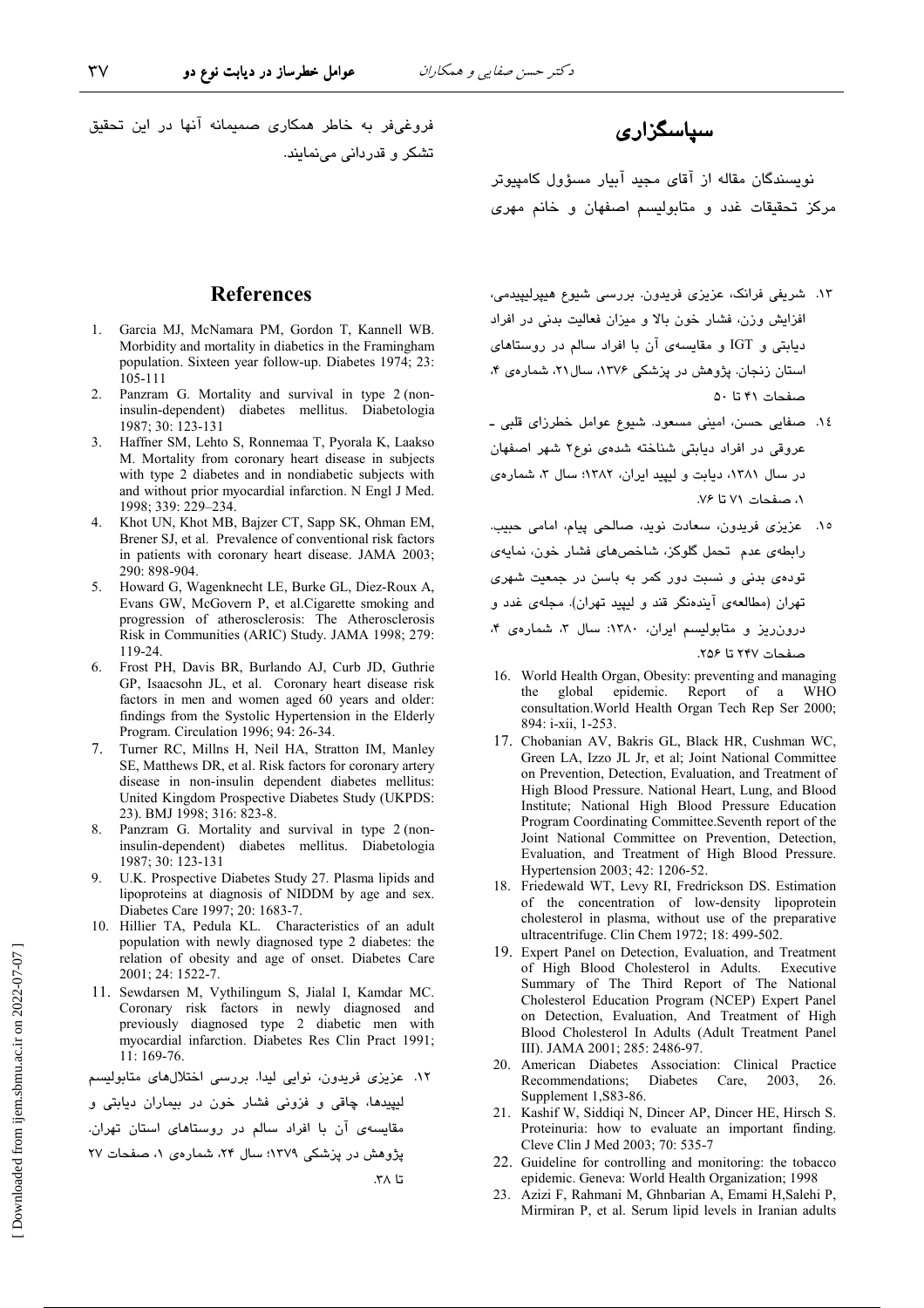population: Tehran Lipid and Glucose Study. Eur J Epidemiol 2003; 18: 311-319.

- 24. Weerasuriya N, Siribaddana S, Dissanayake A, Subasinghe Z, Wariyapola D, Fernando DJ. Long-term complications in newly diagnosed Sri Lankan patients with type 2 diabetes mellitus. QJM 1998; 91: 439-43.
- 25. Cathelineau G, de Champvallins M, Bouallouche A, Lesobre B. Management of newly diagnosed noninsulin-dependent diabetes mellitus in the primary care setting: effects of 2 years of gliclazide treatment--the Diadem Study. Metabolism1997; 46(12 Suppl 1): 31-4.
- $26$ UK Prospective Diabetes Study (UKPDS). XI: Biochemical risk factors in type 2 diabetic patients at diagnosis compared with age-matched normal subjects. Diabet Med. 1994;11:534-44.
- 27. UK Prospective Diabetes Study. XII: Differences between Asian, Afro-Caribbean and white Caucasian type 2 diabetic patients at diagnosis of diabetes. UK Prospective Diabetes Study Group. Diabet Med 1994;  $11:670-7.$
- 28. Spijkerman AM, Henry RM, Dekker JM, Nijpels G, Kostense PJ, Kors JA, etal. Prevalence of macrovascular disease amongst type 2 diabetic patients detected by targeted screening and patients newly diagnosed in general practice: the Hoorn Screening Study. J Intern Med 2004; 256: 429-36.
- 29. Sarraf-Zadegan N, Boshtam M, Mostafavi S, Rafiei M. Prevalence of hypertension and associated risk factors in Isfahan, Islamic Republic of Iran. East Mediterr Health J 1999; 5: 992-1001.
- 30. Azizi F, Ghanbarian A, Madjid M, Rahmani M. Distribution of blood pressure and prevalence of hypertension in Tehran adult population: Tehran Lipid and Glucose Study (TLGS), 1999-2000. J Hum Hypertens 2002; 16: 305-12
- 31. Chowdhury TA, Lasker SS. Complications and cardiovascular risk factors in South Asians and Europeans with early-onset type 2 diabetes. OJM 2002;95:241-6.
- 32. Chang C, Lu F, Yang YC, Wu JS, Wu TJ, Chen MS, et al. Epidemiologic study of type 2 diabetes in Taiwan. Diabetes Res Clin Pract 2000; 50 Suppl 2: S49-59.
- 33. The DCCT Research Group. Effect of intensive diabetes management on macrovascular events and risk factors in the Diabetes Control and Complications Trial. Am J Cardiol 1995; 75: 894-903.
- 34. UK Prospective Diabetes Study (UKPDS) Group. Intensive blood-glucose control with sulphonylureas or insulin compared with conventional treatment and risk of complications in patients with type 2 diabetes (UKPDS 33). Lancet 1998; 352: 837-53
- 35. Singer DE, Nathan DM, Anderson KM, Wilson PWF, Evans JC. Association of HbA1c with prevalent cardiovascular disease in the original cohort of the Framingham Heart Study. Diabetes 1992; 41: 202-208.
- 36. Scandinavian simvastatin survival study group. Randomised trial of cholesterol lowering in 4444 patients with coronary heart disease: the Scandinavian Simvastatin Survival Study (4S) Lancet 1994; 344: 1383-9.